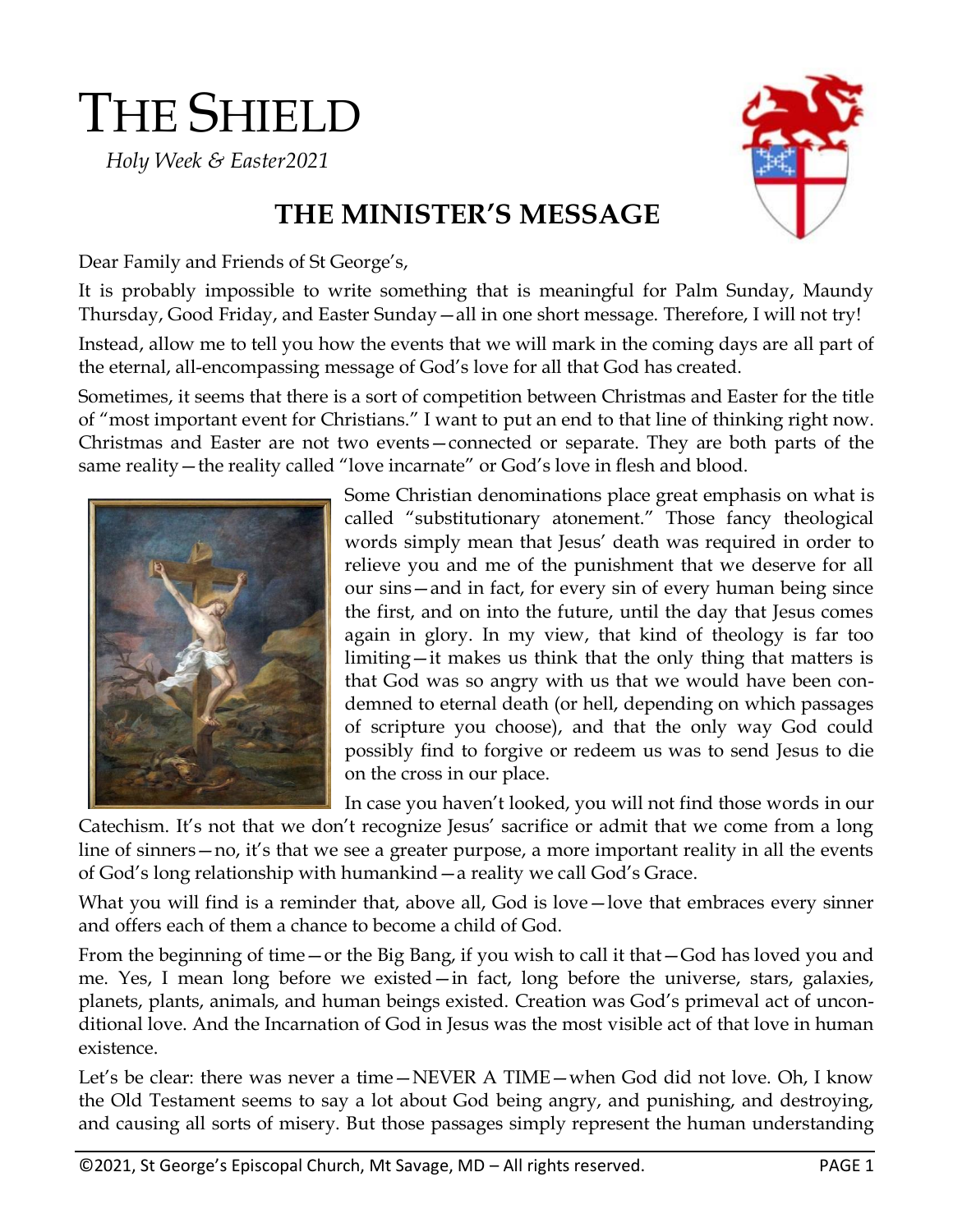of what was happening. And God always reveals God's self to us humans in terms we can relate to, of how we would behave, or what we would think.

Jesus appeared among us at a particular point in eternity. At that moment, God's love became *incarnate* (became flesh and blood). But Jesus' birth (incarnation), life, miracles, sermons,

healings, teaching, suffering, death, and resurrection are all equal signs of God's love for us. No single moment or event in Jesus' life—or before or after—is any greater proof of God's love than any of the others.

Jesus taught us a new way of thinking about God—a Way of Love. God is love, and all things are loved by God. There is nothing that God does not love—not even the meanest, most evil, destructive, hateful, or terrible thing



we can imagine. It is simply not in God's nature to hate. God laments our sins. God regrets the evil that we do or allow to be done in our names. God wants us to repent and return, to ask forgiveness of those we have trespassed against, and to tell God how sorry we are for our sinful choices. Our sins are an obstacle standing between us and a more perfect relationship with God, even in this incarnational universe of love. We sin and fall short of the love of God, and we must deal with that in our lives by doing all we can to live in love with God and our neighbor.

But God's love is not dependent on any of that. God does not love us when we're good and hate us when we sin. Put simply, God loves sinners, and we are all sinners. There is nothing we can do to make God stop loving us. But we can stop loving God. We can reject and deny all that God's love means in our lives. And even then, the grace of the Holy Spirit calls us back again.

Let us never forget that specific days—particular events in the life of Our Lord—are merely signposts along the eternal path of love that God has taken—in creating, in forgiving, in restoring, in redeeming, in blessing... and in loving us.

May God bless and keep us all!

Father Tom +

## **A Meditation by Father Richard Rohr, OFM**

*Jesus spoke these things, and lifting up his eyes to heaven, he said, "Father... I do not ask on behalf of these alone, but for those also who believe in me through their word; that they may all be one; even as you, Father, are in me and I in you, that they also may be in us, so that the world may believe that you sent me." John 17:1, 20–23*

THIS BEAUTIFUL PRAYER for union is from Jesus' Last Supper address to his disciples. It might be the highest level of mystical teaching in the entire New Testament. Here Jesus connects everything: he in his Father, the Father in you, you in God, God in him, God in the world, and you in the world. It's all one.

I think this is the core realization of every saint. Saints see things in their connectedness and wholeness. They don't see things as separate. It's all one, and yet like the Trinity, it is also different.

What you do to another, you do to yourself; how you love yourself is how you love your neighbor; how you love God is how you love yourself; how you love yourself is how you love God. How you do anything is how you do everything.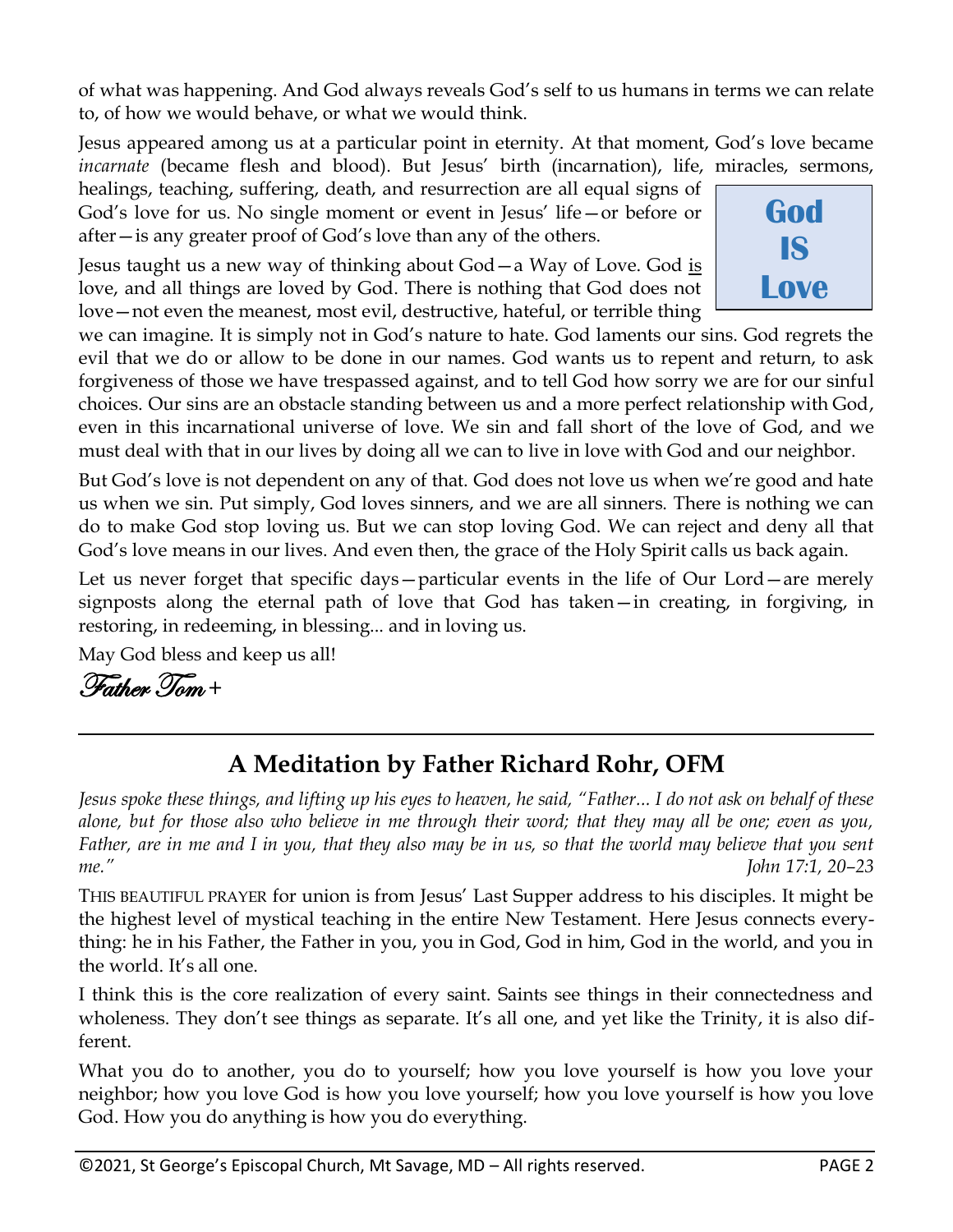

Faith is not simply seeing things at their visible, surface level, but recognizing their deepest meaning. To be a person of faith means we see things—people, animals, plants, the earth—as inherently connected to God, connected to ourselves, and therefore, absolutely worthy of love and dignity. That's what Jesus is praying for: that we could see things in their unity, in their connectedness.

I will go so far as to say that the more we can connect, the more of a saint we are. The less we can connect, the less transformed we are. If we can't connect with people of other religions, classes, or races, with our "enemies" or with those who are suffering, we're not very converted. Truly transformed individuals are capable of a universal recognition. They see that everything is one.

We don't "go to" heaven; we learn **how to live in heaven now**. And no one lives in heaven alone. Either we learn how to live in communion with other people and with all that God has created, or, quite simply, we're not ready for heaven. If we want to live an isolated life, trying to prove that we're better than everybody else or believing we're worse than everybody else, we are already in hell. We have been invited—even now, even today, even this moment—to live consciously in the communion of saints, in the Presence, in the Body, in the Life of the eternal and eternally Risen Christ. This must be an almost perfect way to describe salvation itself.

#### **A PRAYER FOR GOOD FRIDAY By Karen Barber | April 16, 2014**

**\_\_\_\_\_\_\_\_\_\_\_\_\_\_\_\_\_\_\_\_\_\_\_\_\_\_\_\_\_\_\_\_\_\_\_\_\_\_\_\_\_\_\_\_\_\_\_\_\_\_\_\_\_\_\_\_\_\_\_\_\_\_\_\_\_\_\_\_\_\_\_\_\_**

DEAR JESUS, we come to you in prayer on this day we call "Good" Friday, remembering the terrible day when you were tried, convicted, mocked, beaten, and crucified. We remember how you died and were laid into your tomb amid the cries of incredible grief, fear, shock, and sorrow of those who knew and loved you.

 Instead of jumping ahead in our thoughts to the happy ending, where you arose from the dead on Easter morning, help us to pause and meditate today on the great sacrifice, suffering, and pain that you endured for our sake and for the sake of the whole world. Even in our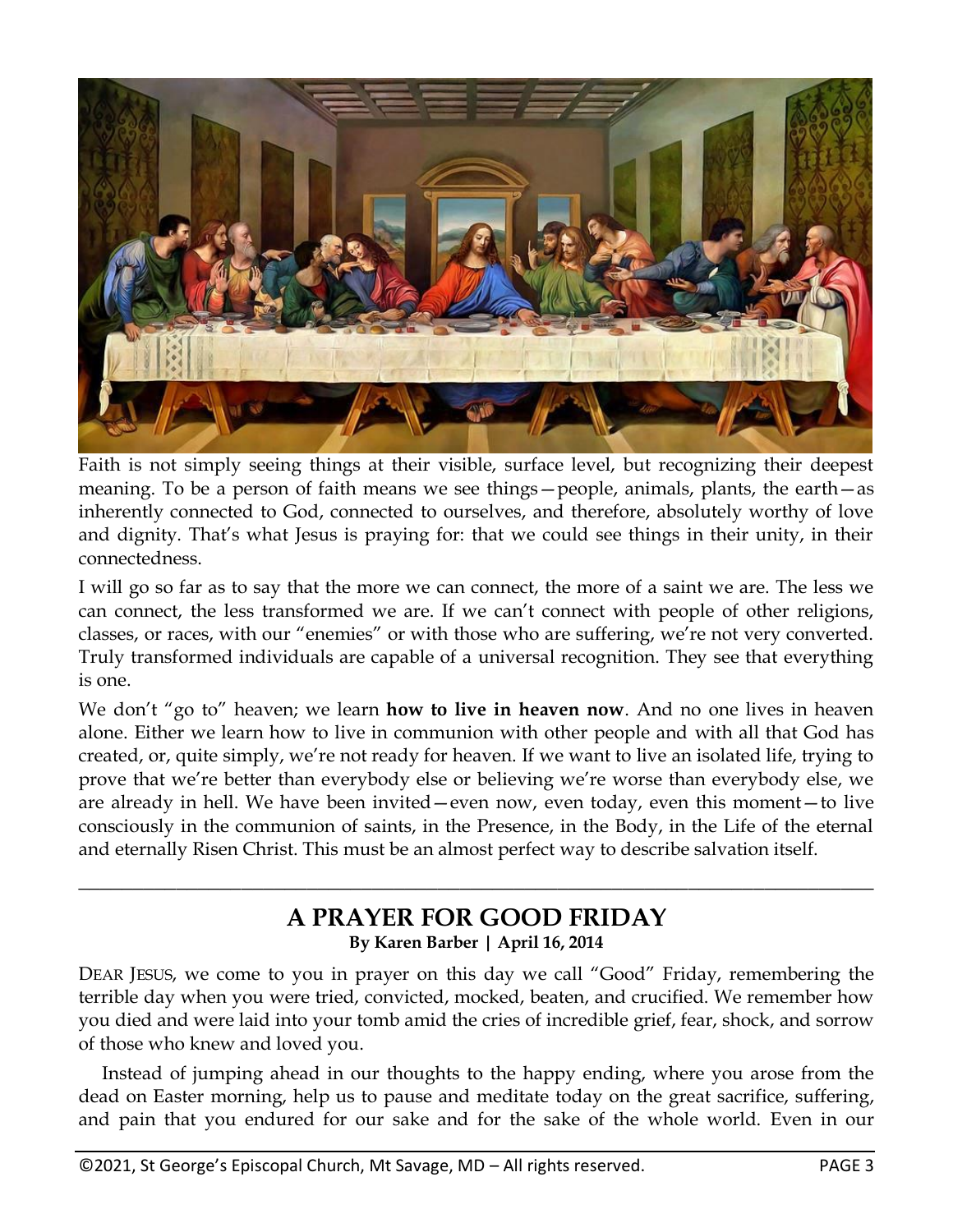greatest times of suffering, we realize we have never suffered as you did. You deserved life, honor, and praise. Yet you willingly chose death, dishonor, and ridicule in order to fulfill God's will.

 You could have opened your mouth, and with just a few words you could have answered your accusers and proven them to be frauds, hypocrites, and liars, yet you remained silent. You could have called upon legions of angels, and yet you submitted your back to cruel scourges. You could have called down fire from heaven, yet you allowed the blood to flow from your hands and side and feet onto the wood of the cross. You could have called for a fiery chariot like Elijah's and been taken up into heaven, yet you chose that your lifeless body be taken down and placed in a cold, dark tomb.

 My Jesus, I am overwhelmed by the depth of your love for me. May I sit in silence and allow myself to look with an open heart toward the cross. Help my knowledge of your suffering and crucifixion move from my mind into my heart. Help me to feel the tension between great sacrifice and great love, between suffering and redemption, between death and life, between the fleeting and the eternal. Help me to experience the unseen force of Grace and obedience and weep with both joy and sorrow at the great cost of your love for me.

Jesus Christ, son of God, have mercy on me, a sinner. Amen.

## **FATHER TOM'S BIBLE STUDY**

\_\_\_\_\_\_\_\_\_\_\_\_\_\_\_\_\_\_\_\_\_\_\_\_\_\_\_\_\_\_\_\_\_\_\_\_\_\_\_\_\_\_\_\_\_\_\_\_\_\_\_\_\_\_\_\_\_\_\_\_\_\_\_\_\_\_\_\_\_\_\_\_\_\_\_\_\_\_\_\_\_\_\_\_\_



*Jesus said to her, "Mary!" She turned and said to him in Hebrew, "Rabbouni!" (which means Teacher). Jesus said to her, "Do not hold on to me, because I have not yet ascended to the Father."* [John 20:16-17 NRSV]

"Do not hold on to me." The King James Version says, "do not cling to me." Another translation says "do not hold me back." And yet another has, "do not touch me."

 These are strange warnings for Easter Sunday—a day on which we recognize and celebrate the resurrection of Jesus. Of all the days in the year, this is the one when we most want to hang on to him, to cling to him and to the promise of eternal life, to touch him—and convince ourselves that he is real, and really alive again. And yet, Jesus' words to Mary and to us say just the opposite: "let go of me." How are we to understand this?

 One clue may be in the words that Jesus chose. They were not original. In the forests around Rome, white stags wore a collar saying, in Latin, "Do not touch me, I belong to Caesar." To hunt them meant arrest and death.

 Jesus may have meant, "Do not touch me, I belong to God now." Perhaps, after the resurrection, Jesus fully realized that his role had changed. He had been a teacher, a healer, a charismatic leader who attracted many disciples. The events of Good Friday ended all that. Jesus the man was no more. The teacher, the healer, the leader was no more.

Now, Jesus was the Risen Lord. By the awesome power of God he had risen from the dead – not as a sideshow trick, but simply in order to make it possible for us to do so, too. Mary could have, and may have, touched Jesus the man—serving him, feeding him, even embracing him. But she could not touch Jesus the Savior—it was not the way that God meant it to be.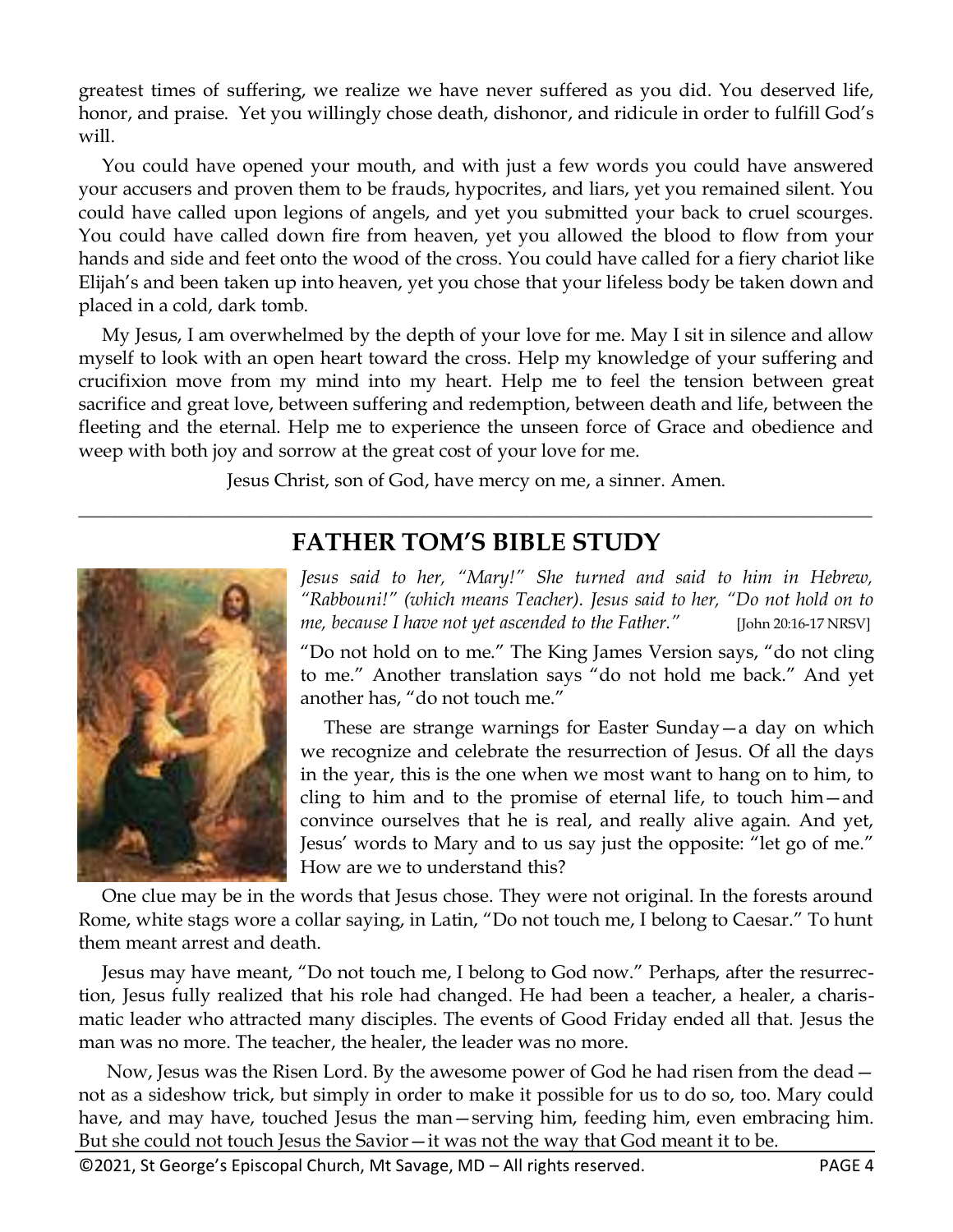A lot of people come to church on Christmas and Easter because they feel that those two days bring us close to the most important mysteries of the Christian faith: God actually became a human being, and then gave his life as a sacrifice to redeem all of humanity.

 At such times, we might be content to just sit and gaze upon the beauty of the day: the Christmas tree, the Nativity crèche, the lights, the Easter flowers. If we are brave (or no one is looking), we might even come close and touch some of the decorations on the tree or arrange the figures in the crèche. We might bend near and smell the fragrance of the lilies.

 In other words, you and I naturally feel the need to have physical contact with these things, because they represent mysteries we cannot grasp. If we stop and think deeply, we probably have a lot of unanswered questions. How could the omnipotent God of all the universe be born to a human woman? How could someone who died of torture and cruelty, whose dead body was put in a tomb, now be alive again? Perhaps the only way to be sure that these things really happened is to make physical contact with them, to touch them.

 But Jesus is clear—to Mary and to us—"Do not touch me. Do not cling to me. Do not hold on to me—let me go." And that is perhaps the hardest thing to do.

 One of the greatest temptations that Christians have faced throughout the centuries is to want to get away from it all and just "be" in the presence of God. Thousands of monks and nuns have dedicated their entire lives to doing just that. And while we admire and even venerate some of them, most of us know instinctively that it's not the way for us to be a Christian.

 Most of the people we call saints did not shy away from the world. Mother Teresa went to India and devoted her life to people dying of leprosy, hunger, and disease. Saint Dominic left the comfort of a wealthy family and a cushy job as a bishop's assistant, to preach in the streets to people who were hungry to hear the word of God. He even risked his life by preaching to people who were opposed to his brand of Christianity.

 I think that's what Jesus is saying to you and me today. "Let me go. I have other work to do, and I can't do it with you clinging to me. But also, let yourselves go. Get out of this church and into the world. There are people who need us, people who are hurting, hungry, cold, sick, suffering."

 Jesus didn't come among us—he did not rise from the dead—so that we would have a pretty picture to look at forever. He didn't live and die so that we would have something to sit and contemplate. Jesus was a real man. He lived a real life. He died a real death. And he went on to live forever so that we could do so, too.

 Don't touch me. Don't hold me back. Instead, come with me. Join me in the work that needs to be done.



©2021, St George's Episcopal Church, Mt Savage, MD – All rights reserved. PAGE 5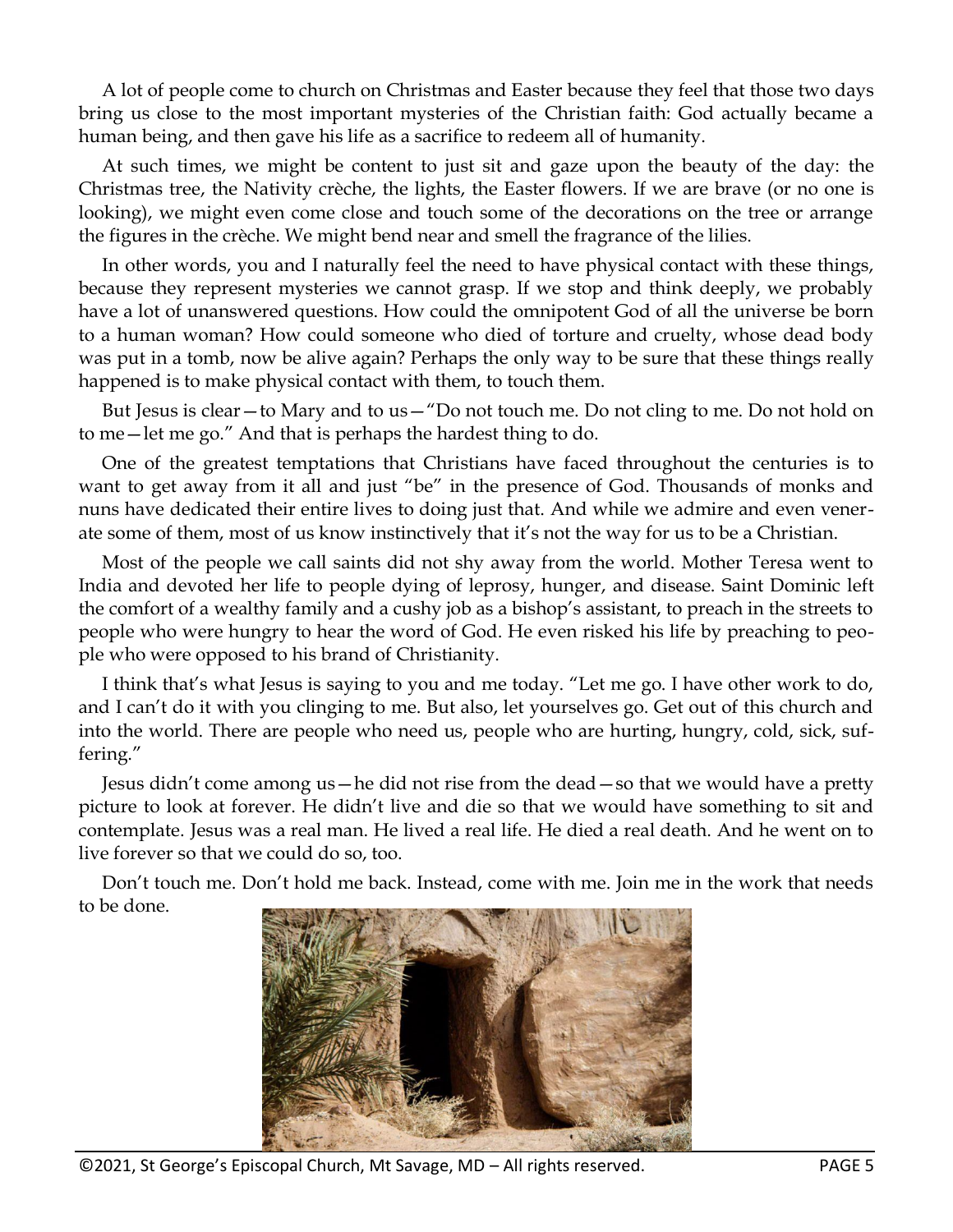

Easter Blessings to one and all!

May our Risen Lord bless you with faith, hope, and love. May you and your loved ones feel the warmth of this community, and take it with you wherever you go and to whomever you meet.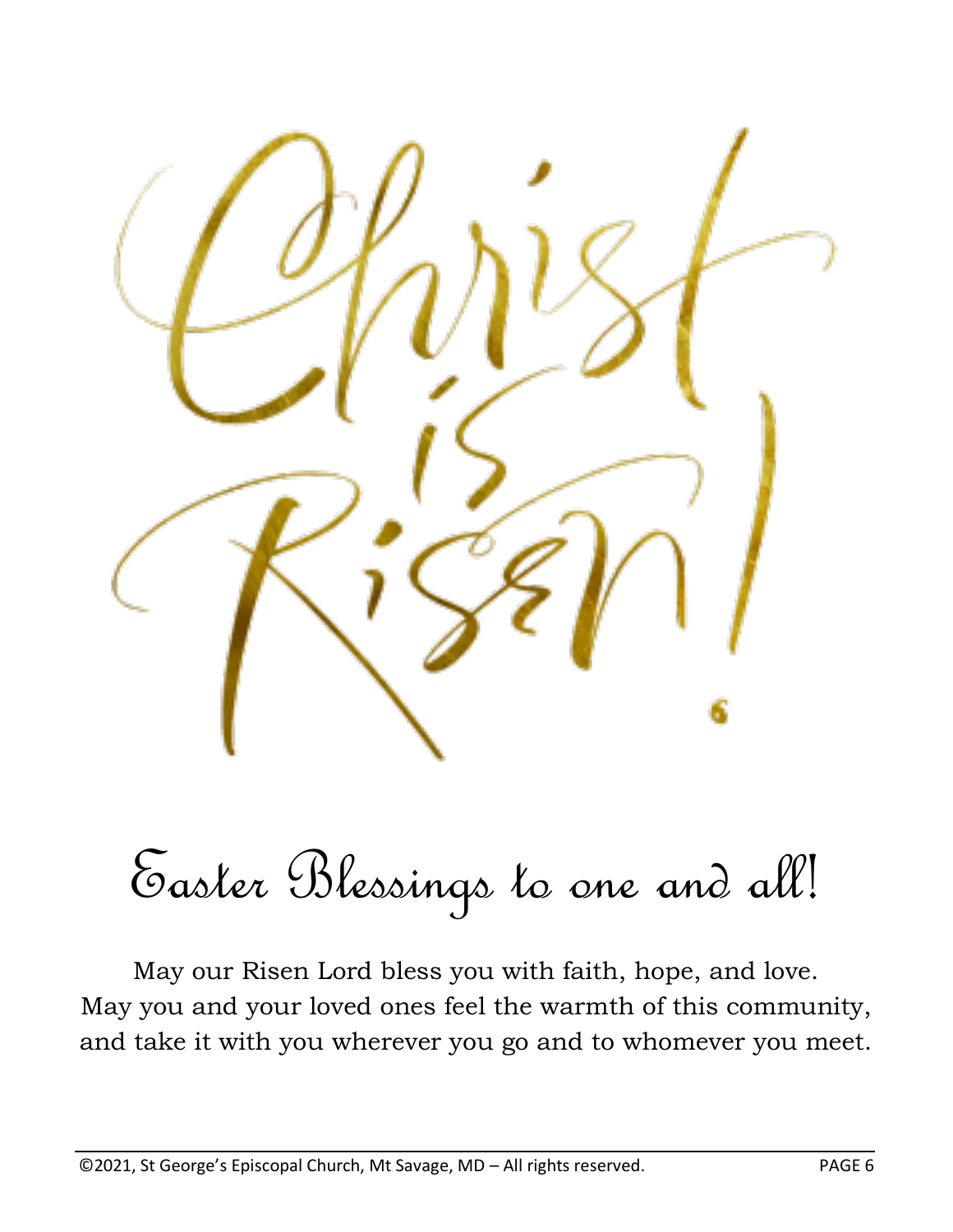#### **MOUNT SAVAGE FOOD PANTRY**

The food pantry will be distributing gift cards for the upcoming Easter Holiday.

 If you know of anyone in need of food or a gift card, please let Karen Bonner or Sharon Logsdon know by calling the office or *[emailing,](mailto:admin@stgeorgesmtsavage.org)* and they will send this information to the Pantry.

#### **FROM THE SENIOR WARDEN – DEE STALLINGS**

This has been a very strange year for St. George's because of the Covid 19 Pandemic. Father Tom Hudson became our priest in charge one year ago in May. We were able to have our usual Sunday services for a very short time, before we had to start having services with only enough people in attendance to cover the various jobs needed to conduct a service. These services were live streamed and also recorded for later viewing by our members, friends, and family. Just learning how to get these services out to the public was interesting. Thanks to our Junior Warden, Jim Rice, this was accomplished with only a few glitches. The services now run smoothly and are enjoyed by many. We are now allowed to have public services again and are hoping our congregation will feel comfortable enough to return to our beautiful building. The live streamed services will continue for anyone to view who wishes to.

 In my capacity as organist at St. George's, I am happy to report that we can now have music coverage for those Sundays I am unable to be in church—Kate Tummino, a former piano student of mine, has offered to fill in for me. She has already covered two services and has done a magnificent job. Thank you Kate!

 I give my thanks to Fr. Tom, Jim Rice, Ken Preston (cameraman), and our lectors, who rotate Sundays, for your loyal service to St. George's by your attendance and help in keeping us available to our members during this pandemic emergency. Here's hoping and praying that we will be able to stay open for public worship in the future.

#### **THE WOMEN OF ST GEORGE'S – KAREN BONNER**

Happy Spring everyone! The Women of St. George's will be having their first meeting of the year on Monday, April 19, 2021, at 7:00 PM in the parish hall dining room. All women of the parish are invited to attend.

 We will have our election of officers and decide on our yearly project. We look forward to seeing everyone.

#### **FROM THE JUNIOR WARDEN – JIM RICE**

Well, it looks like we made it through the winter with only three major clean-up snow days. No facility issues that I know of. We did take on a new person to remove snow at the end of the season: Marcus Delozier. Hopefully this will work out better for us.

 With Spring sprung, we will be starting our monthly work days beginning in March. The work days fall on the third Saturday of each month with a 9:00 AM start time, only lasting until noon. We have flower beds to keep clean/weeded and trash to remove from the grounds, rain drains and ditches to keep open. It looks like we have some leaning tombstones that need attention with some fill added under them. We will see and deal with as many of them as we can. If you think or see something needing attention, please let us know about it. If there is something you would like to tackle or do and need materials, please let me know. I realize our group is small but we have been able to get lots done on these work days. Any help is appreciated.

#### **EASTER FLOWER MEMORIALS**

If you would like to dedicate a donation toward the flowers on the altar for Easter, please send your information to the parish office by email [\(admin@stgeorgesmtsavage.org\)](mailto:admin@stgeorgesmtsavage.org) or leave a voicemail at the office (301-264-3524), no later than Wednesday, May 31st.

PLEASE NOTE: If you would prefer to receive this newsletter by email, rather than postal mail, please call or email the office.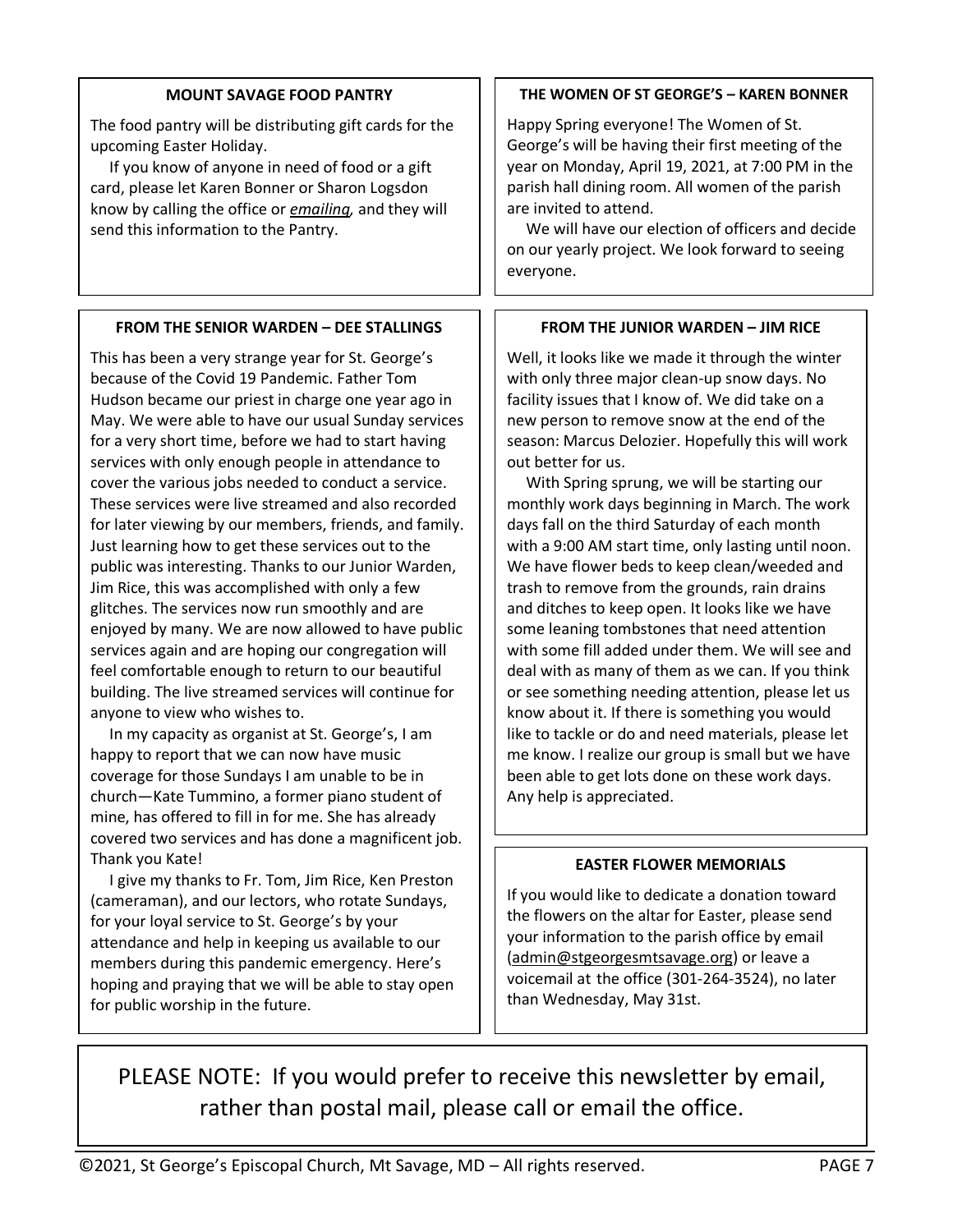## **PARISH & LITURGICAL CALENDAR**

| March 20 | Parish Work Day 9:00 AM til Noon                                                                         |  |
|----------|----------------------------------------------------------------------------------------------------------|--|
| March 28 | The Sunday of the Passion [Palm Sunday] $-$ 9:30 AM (begin in Parish Hall)                               |  |
| April 1  | Maundy Thursday - 7:00 PM                                                                                |  |
| April 2  | Good Friday $-$ Stations of the Cross $-7:00 \text{ PM}$                                                 |  |
| April 4  | The Day of Resurrection [Easter Sunday] $-$ 9:30 AM                                                      |  |
| April 11 | Second Sunday of Easter [Thomas Sunday] - 9:30 AM                                                        |  |
| April 17 | Parish Work Day 9:00 AM til Noon                                                                         |  |
| April 18 | Feast-day of Saint George [transferred from April 23] - 9:30 AM                                          |  |
| April 19 | The Women of St George's $-$ 7:00 PM in the parish hall dining room                                      |  |
| April 25 | Fourth Sunday of Easter [Good Shepherd Sunday] - 9:30 AM                                                 |  |
|          | Vestry Meeting $-$ after the service                                                                     |  |
|          | NOTE: All services are broadcast live on our Facebook page<br>and also recorded for viewing at any time. |  |

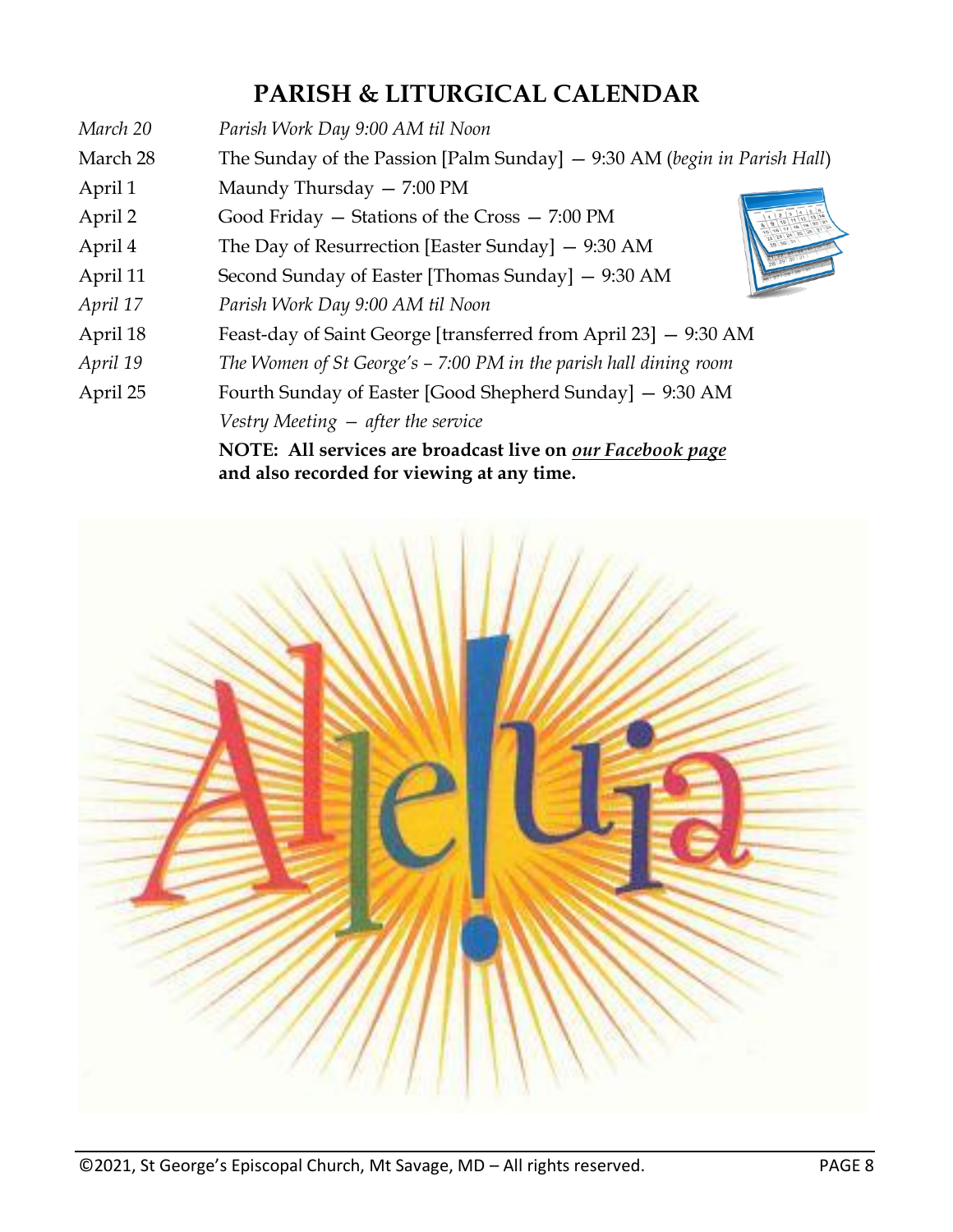## **Information from Our Parish Nurse – Sharon Logsdon**

COVID 19 updated Allegany County has currently vaccinated 19.2% (over 13,000) of the population and (over 8,000) 12.2% of those have received their second vaccination. Please continue to wear your mask, social distancing, and handwashing. The congregation of St. George's has been very fortunate that we have had no positive cases of COVID.

 Please remember all who have been confined to their homes during this long year with the pandemic. I am sure they would appreciate a phone call or visit when possible.

 As we go forward into the coming spring and summer please continue to maintain good health practices. If I can be of any help regarding medications or doctors appointments please let me know.



## **THE ANNUAL GOOD FRIDAY OFFERING**



The history of the Good Friday Offering reaches back to 1922 when, in the aftermath of World War I, The Episcopal Church sought to create new relationships with and among the Christians of the Middle East. From these initial efforts, which focused on a combination of relief work and the improvement of ecumenical and Anglican relations, the Good Friday Offering was created.

Through the years many Episcopalians have found the Good Friday Offering to be an effective way to express their

support for the ministries of the four dioceses of the Province of Jerusalem and the Middle East. Pastoral care, education and health care continue to be primary ministries through which the reconciling spirit of the Christian faith serves all in need. Participation in this ministry is welcome. The generous donations of Episcopalians help the Christian presence in the Land of the Holy One to be a vital and effective force for peace and understanding among all of God's children.

This year, the goal of the offering is to raise \$100,000, which will go entirely to benefit the [Holy Land Institute for the Deaf](https://afedj.org/institution/holy-land-institute-for-the-deaf-salt-jordan/) in Jordan. Your offerings on Maundy Thursday and Good Friday will be dedicated to this purpose this year.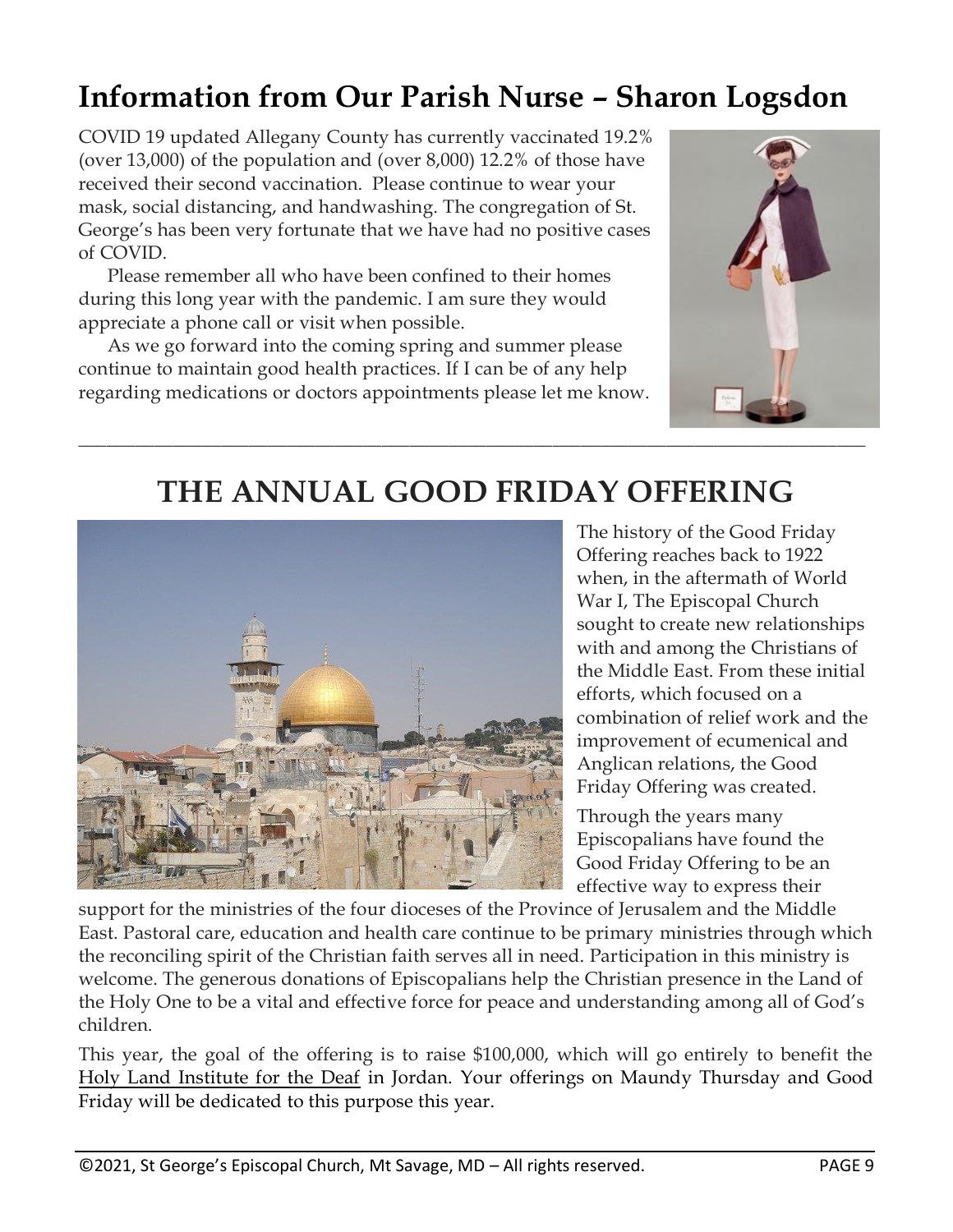## Saint George's Prayer List

Joshua Abbot Ruth Beal Porter Beard Rev. Harold Bishop Jr John Bridges Rusty Bridges Shirley Bridges Bud Bridges Dennis Carder Emily Carnell Jerome Cassidy Ellen Jenkins Davis Dawn Downey Cindy Emmerick Robert Flynn Clarence Finzel Rita Frankenberry George Frankenberry Jr. Charles Glass Darrell & Mary Sue Glass Jeff Hall Evelyn Hausrath Angela Hill Harvey Hogamier Tammy Kern Tyler Kisamore Grace Lepley Carol McCleaf Diana Michael Carolyn Monahan Frank Morgan Janet Reynard Henry Snyder Sandra Swanger Janie Taccino Grayson Turano John J. Watts, Sr



## Prayer for the Sick

O God of heavenly powers, by the might of your command you drive away from our bodies all sickness and all infirmity: Be present in your goodness with your servants for whom we pray, that their weakness may be banished and their strength restored; and that, their health being renewed, they may bless your holy Name; through Jesus Christ our Lord. Amen.

## Prayer for Those Who Care for the Sick

Sanctify, O Lord, those whom you have called to the study and practice of the arts of healing, and to the prevention of disease and pain. Strengthen them by your life-giving Spirit, that by their ministries the health of the community may be promoted and your creation glorified; through Jesus Christ our Lord. Amen.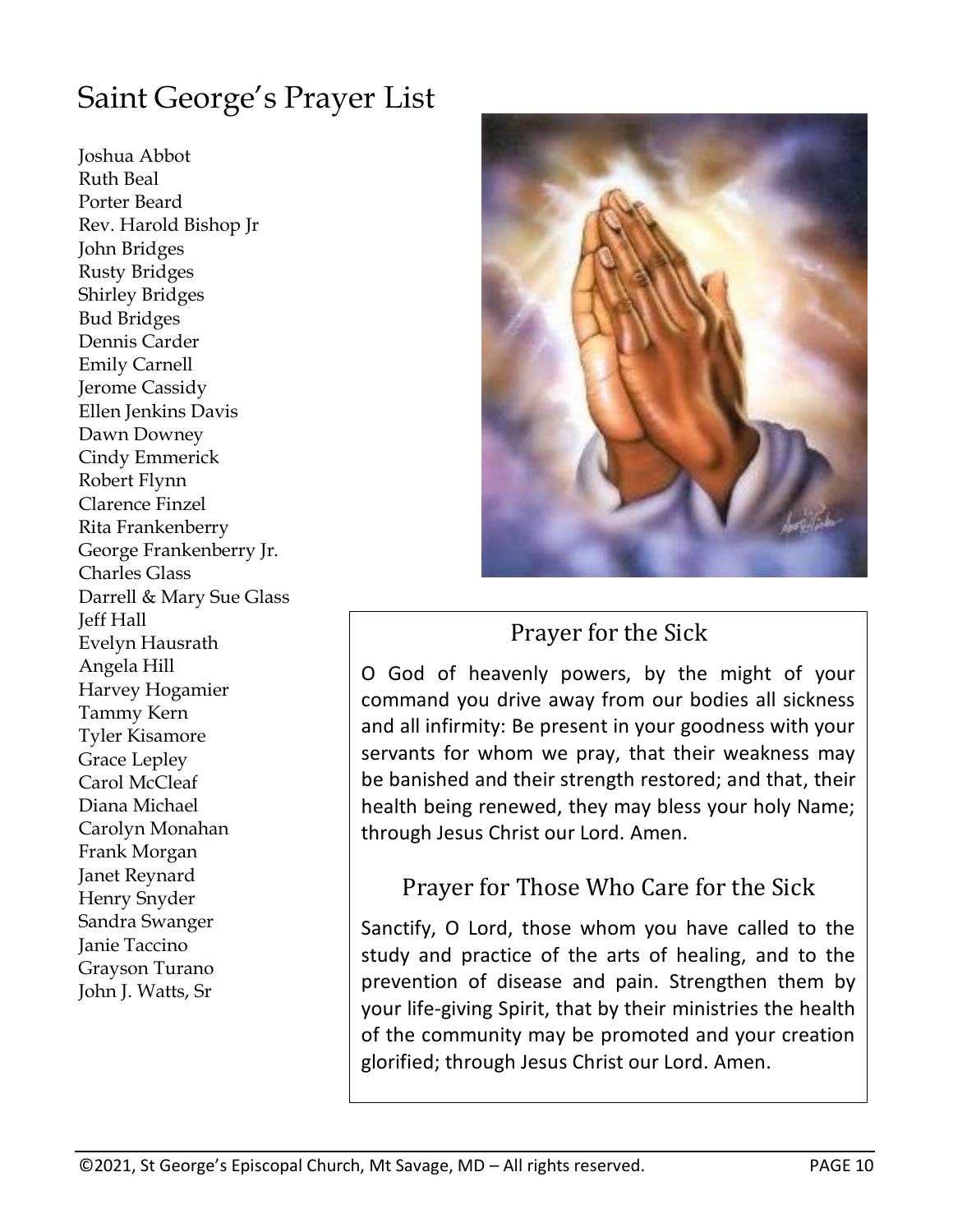

## **Birthdays & Anniversaries**



### **April May**

Brian Kuhn Carole Logue Rick Glass Gail Kreiger Dee Stallings Paul Werner Jessica Cripps Jeff Hall Jackson Arthur Imes Henry Snyder, Sr. Gwen Watts Maria Hall Father Tom Hudson Gracie R. Imes Erik Stevenson Karen Preston

#### *Birthdays Birthdays*

Elliott Stallings Myrna Lancaster Walker Geary Vicky Glass Kara Tumy Sue Hausrath Jeff Lewis Logan Smith Ronald Ellis Patti Femi Melanie Preston Robbie Weatherholt Susan Cripps Barbara Festerman Sam Kreiger Krista Barry Carla Geary J. Daniel Arnold Delany Downey Olivia Warne Beth McConn Eva Davis Michael Warne *Anniversaries Anniversaries*

Ken & Karen Preston Heather & Jeff Lewis Becky & Bob Weatherholt

Robert & Jane Otto Carla & Brian Geary Patti & Johns Femi John & Gwen Watts Theresa & Denis Brion

You may purchase the 2021 Parish Calendar of Birthdays, Anniversaries, and Memorials for \$1.50 from the Women of St George's. Please call the office if you would like a calendar mailed to you.